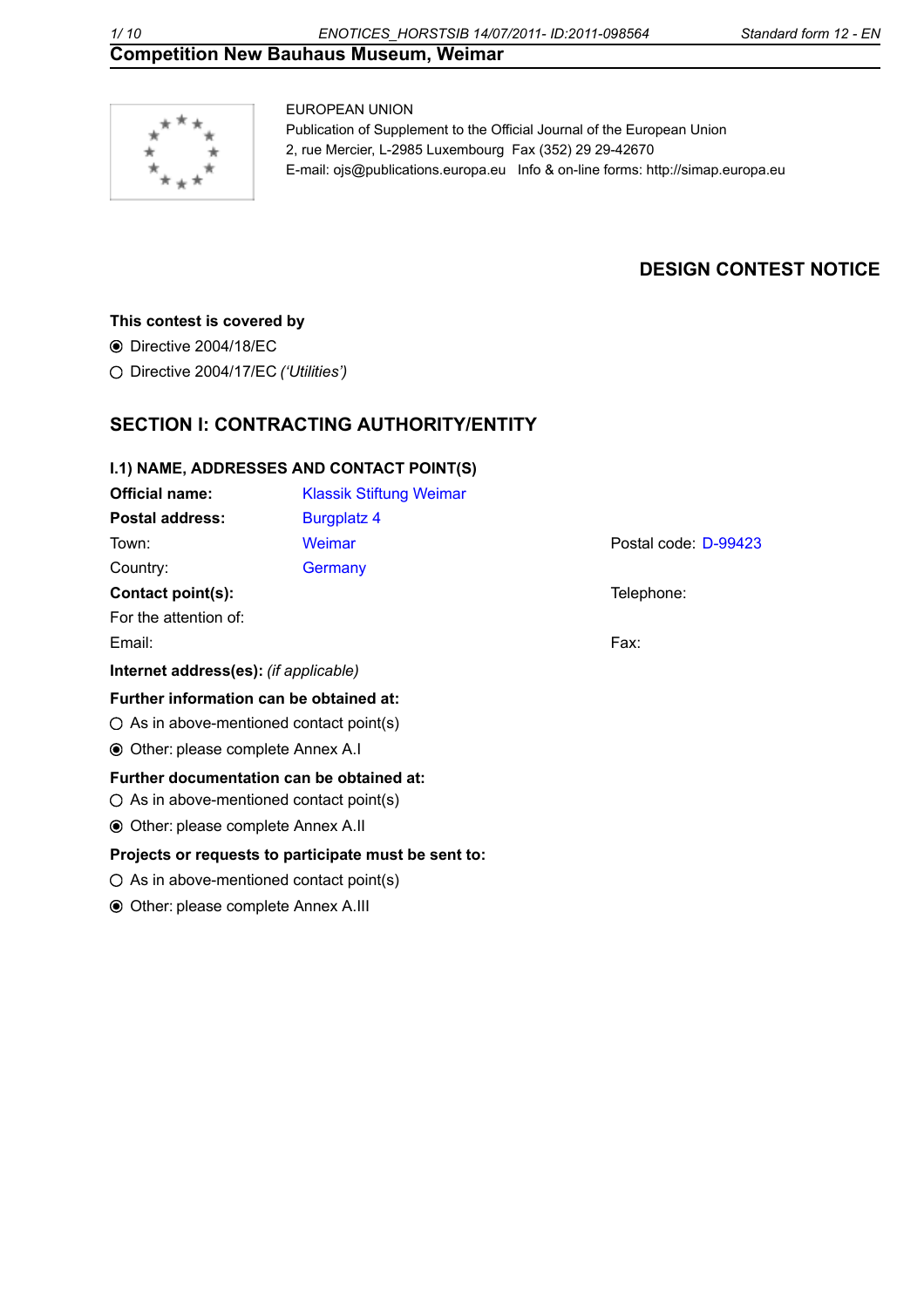# **I.2) TYPE OF THE CONTRACTING AUTHORITY AND MAIN ACTIVITY OR ACTIVITIES** *(contest covered by*

*Directive 2004/18/EC)*

- $\bigcirc$  Ministry or any other national or federal authority, including their regional or local sub-divisions
- O National or federal agency/office
- O Regional or local authority
- O Regional or local agency/office
- $\odot$  Body governed by public law
- European institution/agency or international organisation
- $O$  Other
- General public services
- $O$  Defence
- $\bigcirc$  Public order and safety
- Environment
- $\bigcirc$  Economic and financial affairs
- $O$  Health
- $\bigcirc$  Housing and community amenities
- $\bigcirc$  Social protection
- Recreation, culture and religion
- **Education**
- $\bigcirc$  Other

#### **I.3) MAIN ACTIVITY OR ACTIVITIES OF THE CONTRACTING ENTITY** *(contest covered by Directive 2004/17/ EC - 'Utilities')*

- $\bigcirc$  Production, transport and distribution of gas and heat
- O Electricity
- Exploration and extraction of gas and oil
- Exploration and extraction of coal and other solid fuels
- $\bigcirc$  Postal services
- O Railway services
- $\circ$  Urban railway, tramway, trolleybus or bus services
- $\bigcirc$  Port-related activities
- Airport-related activities

Water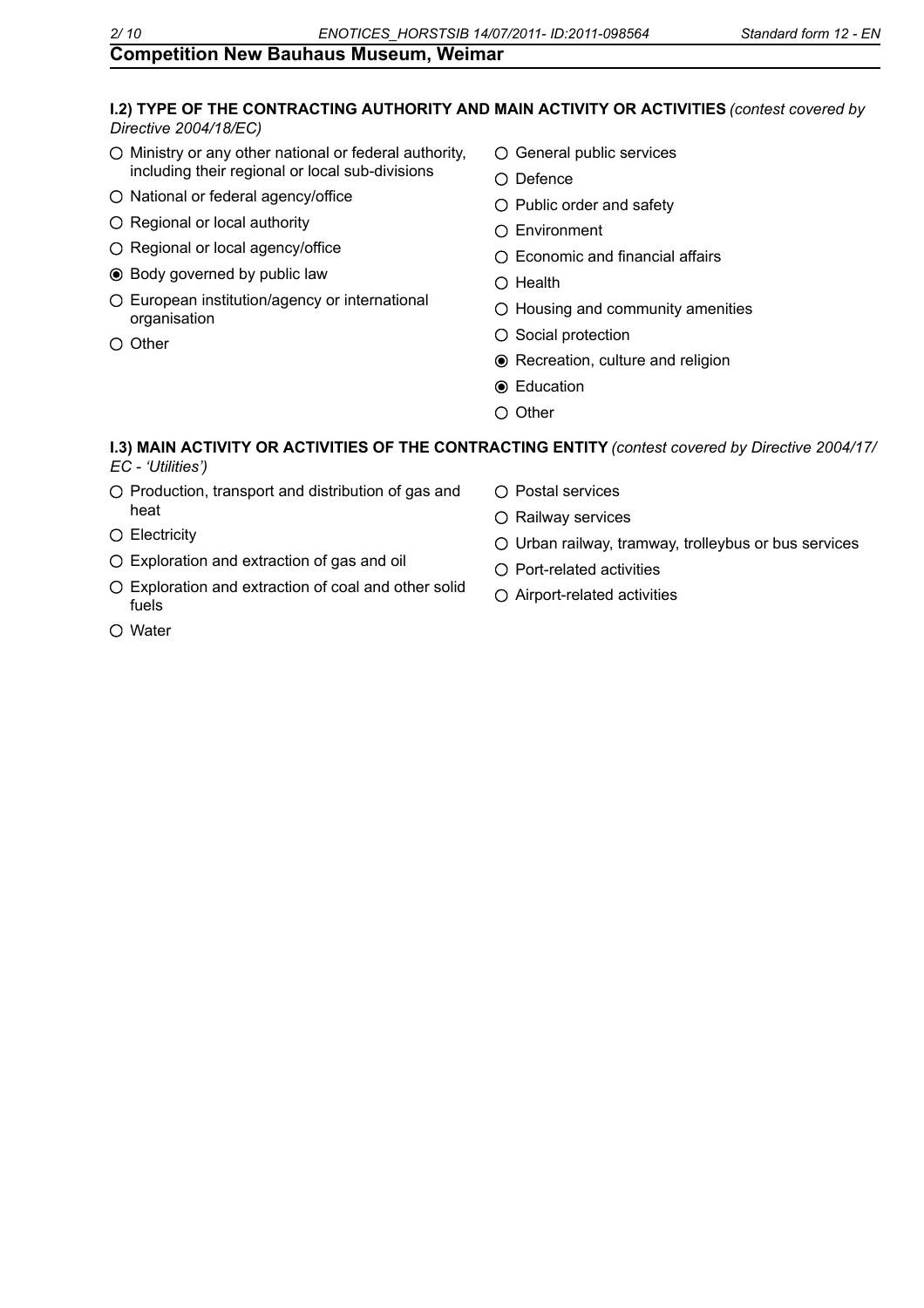## **SECTION II: OBJECT OF THE DESIGN CONTEST/DESCRIPTION OF THE PROJECT**

### **II.1) DESCRIPTION**

#### **II.1.1) Title attributed to the design contest/project by the contracting authority/entity**

Competition New Bauhaus Museum, Weimar

#### **II.1.2) Short description**

Weimar owns a unique collection on the background, history and after-effects of Staatliches Bauhaus, which was founded here in 1919. In 1995 a temporary Bauhaus museum was set up. Now, thanks to a special funding programme run by the German government and the state of Thuringia, the Klassik Stiftung Weimar foundation is able to set up a new Bauhaus museum in Weimar. This project is part of the 'Kosmos Weimar' master plan, which covers all the foundation's facilities, giving Weimar the opportunity to set a succinct example in terms of architecture and urban development.

This competition is for planning this new building for Weimar Bauhaus Museum. The purpose of the competition is to find the best solution both for the new Bauhaus museum itself and for the location's urban development potential.

A key aspect of the first stage of the competition will be the development of a fundamental design concept, selecting a suitable location within the competition site and tackling the open spaces surrounding it in the context of urban planning. Furthermore, the urban design concept in Stage 1 is to include an appraisal of sites for a possible future museum extension and a kindergarten.

In the second stage of the competition the focus is on working in greater detail on the architectural and interior concept of the new museum building.

The solution to the task is expected to fit in with urban planning, be architecturally innovative and sustainable, save energy and stand up to museological requirements.

The funding body can provide the following budget for the construction of Weimar's new Bauhaus museum: cost of construction alone = sum for building (cost groups  $300 + 400$ ): €14.500,00 gross.

The competition is being announced as an international, open, two-stage architectural competition according to German regulations on design competitions (RPW 2008). After the initial open stage, the jury will select 25–30 finalists for the second stage. The entire process is anonymous. The competition languages are German and English.

The competition is being held based on the principles and regulations of EU Services Directive 92/50/EC and German competition regulations (RPW 2008).

#### **II.1.3) Common procurement vocabulary (CPV)**

|                    | <b>Main vocabulary</b> | Supplementary vocabulary (if applicable) |
|--------------------|------------------------|------------------------------------------|
| <b>Main object</b> | '200000                |                                          |

## **SECTION III: LEGAL, ECONOMIC, FINANCIAL AND TECHNICAL INFORMATION**

**III.1) CRITERIA FOR THE SELECTION OF PARTICIPANTS** *(if applicable)*

#### **III.2) PARTICIPATION IS RESERVED TO A PARTICULAR PROFESSION** *(if applicable)*

 $\odot$  yes  $\odot$  no

#### **If yes,**indicate profession:

To be eligible to take part, candidates must reside in the EU, Switzerland, an EEA member country or a GATT signatory country and be entitled to use the title "Architect" according to the architectural laws of that country, or be entitled to work as an architect in the Federal republic of Germany according to EC directives, including, but not limited to, the Directive on the Mutual Recognition of Diplomas in Architecture.

The competition is open to natural and legal persons fulfilling the professional requirements described in the call for entries, along with the other admission requirements.

Natural persons are deemed to have fulfilled the professional requirements if they are authorised to use the title "Architect". Legal persons are deemed to have fulfilled the professional requirements if the business purpose in their articles of association is planning work corresponding to the task set in the competition. The authorised representative (to be named) and the originator of the competition submission must furthermore fulfil the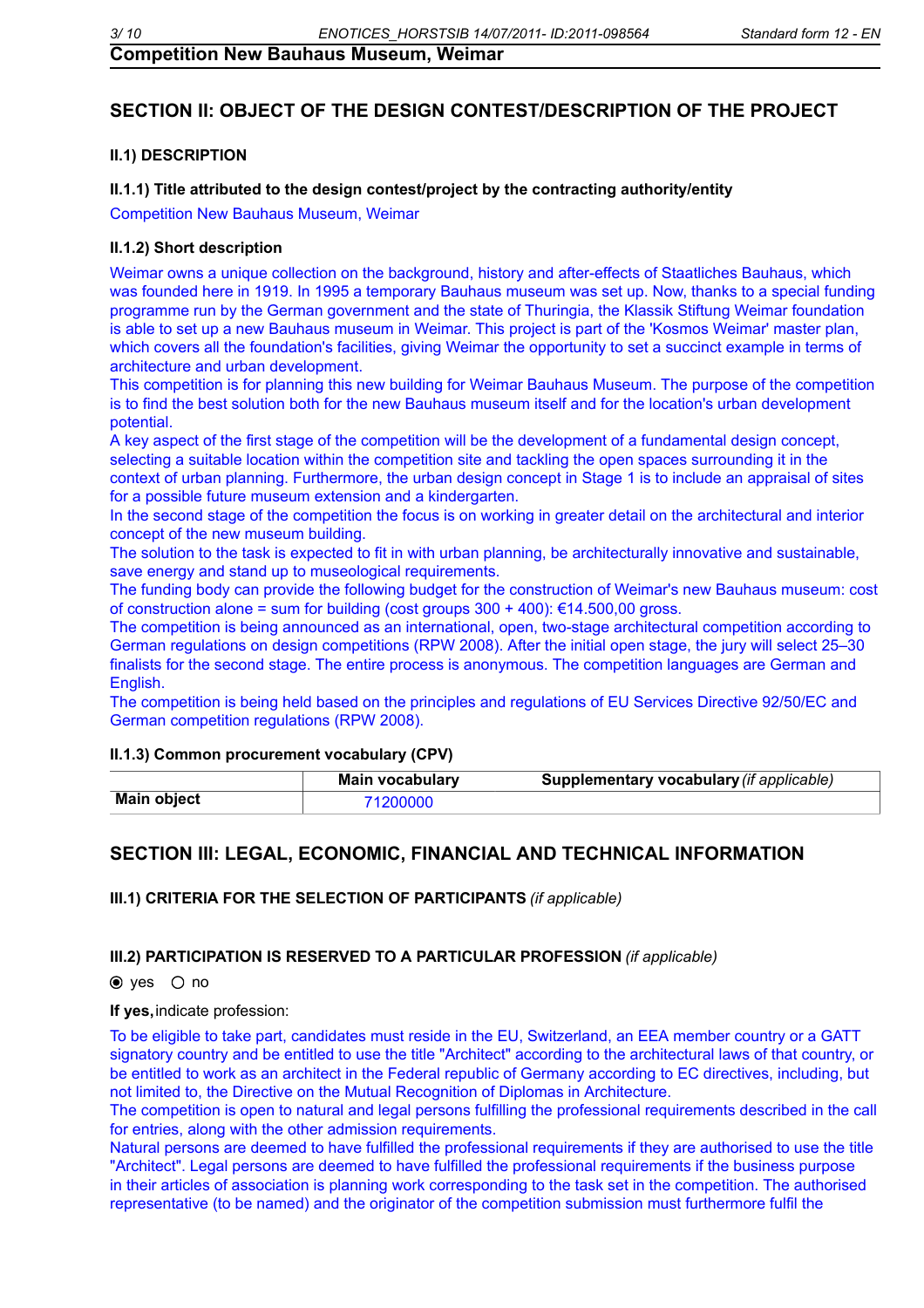professional requirements expected of natural persons. Teams of natural and legal persons are eligible to take part if every member of the team is eligible to do so. Every member of the team is to be named. Each practice may apply to take part only once.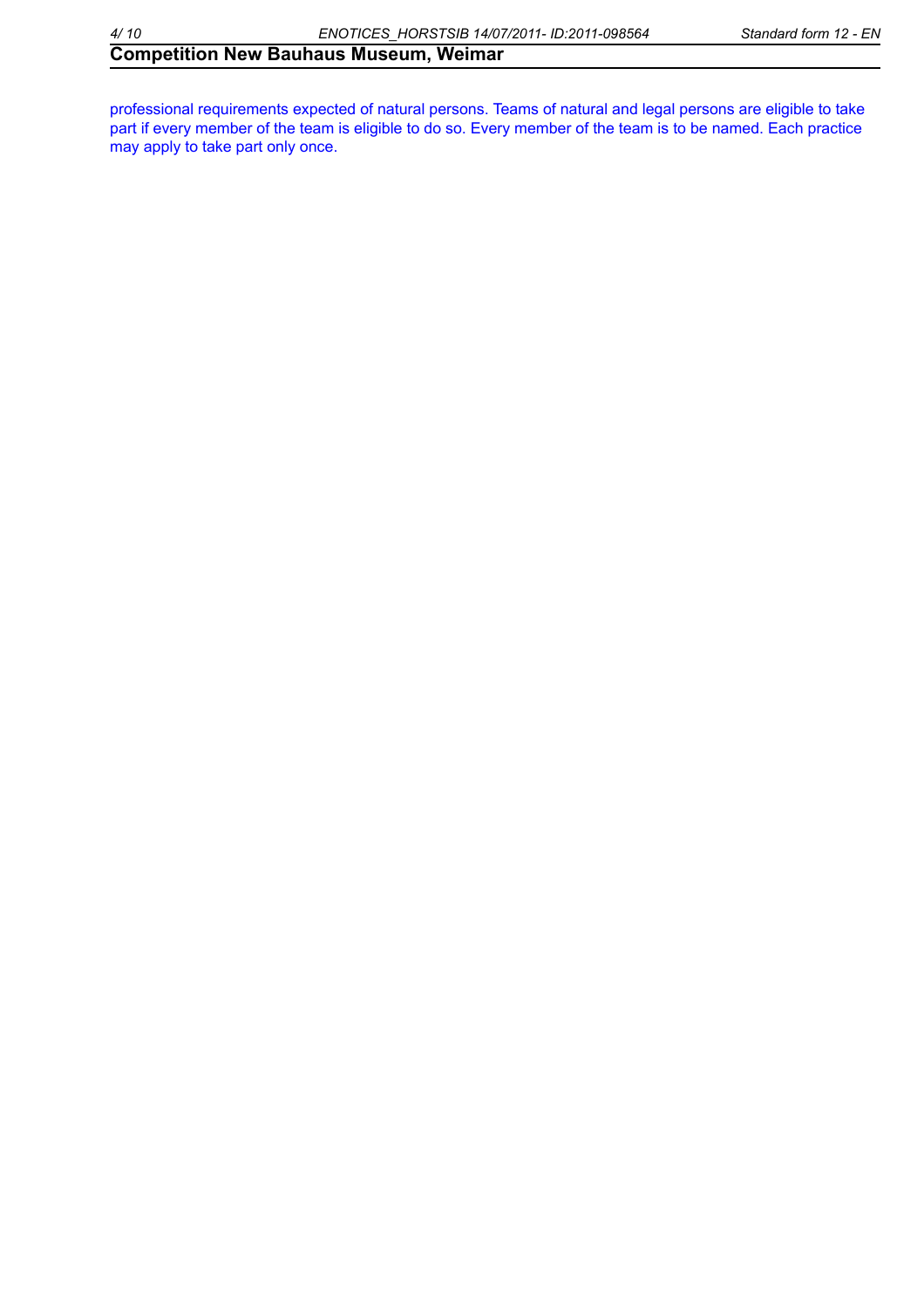# **SECTION IV: PROCEDURE**

## **IV.1) TYPE OF CONTEST**

**⊙** Open

○ Restricted

Envisaged number of participants \_\_\_\_\_ *OR* minimum

number \_\_\_\_\_

/maximum number \_\_\_\_\_

#### **IV.2) NAMES OF PARTICIPANTS ALREADY SELECTED** *(in the case of a restricted contest)*

#### **IV.3) CRITERIA TO BE APPLIED IN THE EVALUATION OF PROJECTS**

Selection criteria for Stage 1:

- Design concept and functionality
- Integration into urban surroundings
- Urban integration of the building plots for the future kindergarten and the optional extension area for the museum
- Selection criteria for Stage 2:
- Continuity with urban concept
- Design concept, architectural and functional implementation of the museum's thematic requirements
- Creative qualities
- Functional qualities / concurrence with land allocation plan; organisation of areas required
- Compliance with required limits (on construction elements / power consumption)
- Quality of concept regarding physical structure, energy and the environment
- Inclusion of innovative approaches and economical solutions
- Quality of concept for open spaces
- Compliance wih construction law (ThürBO, VStättVO, etc.)

The order of these lists does not constitute a weighting of the selection criteria.

#### **IV.4) ADMINISTRATIVE INFORMATION**

#### **IV.4.1) File reference number attributed by the contracting authority/entity***(if applicable)*

#### **IV.4.2) Conditions for obtaining contractual documents and additional documents**

Time limit for receipt of requests for documents or for accessing documents

Date: 05/10/2011 (dd/mm/yyyy) Time:

Payable documents

 $O$  yes  $\odot$  no

**If yes,** (give figures only): **Example 2** Currency:

Terms and method of payment:

#### **IV.4.3) Time-limit for receipt of projects or requests to participate** Date: 06/10/2011 (dd/mm/yyyy) Time:

**IV.4.4) Date of dispatch of invitations to participate to selected candidates***(if applicable)* Estimated date: \_\_\_\_\_\_ (dd/mm/yyyy)

**IV.4.5) Language(s) in which projects or requests to participate may be drawn up**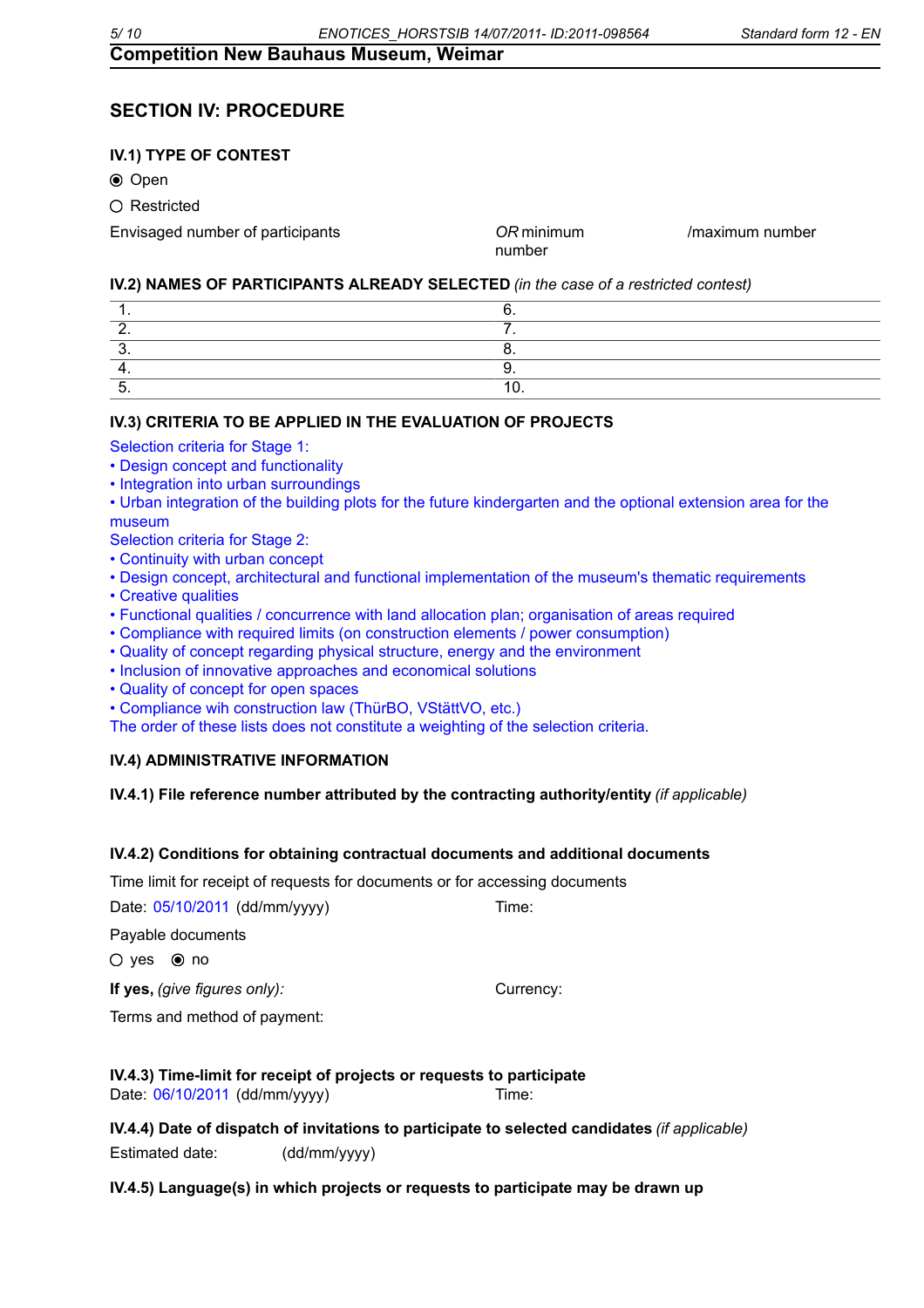| <b>Competition New Bauhaus Museum, Weimar</b> |  |  |
|-----------------------------------------------|--|--|
|                                               |  |  |

|        |  |  |  |  |  |  |  |  |  | ES CS DA DE ET EL EN FR IT LV LT HU MT NL PL PT SK SL FI SV BG GA RO |  |  |
|--------|--|--|--|--|--|--|--|--|--|----------------------------------------------------------------------|--|--|
|        |  |  |  |  |  |  |  |  |  |                                                                      |  |  |
| Other: |  |  |  |  |  |  |  |  |  |                                                                      |  |  |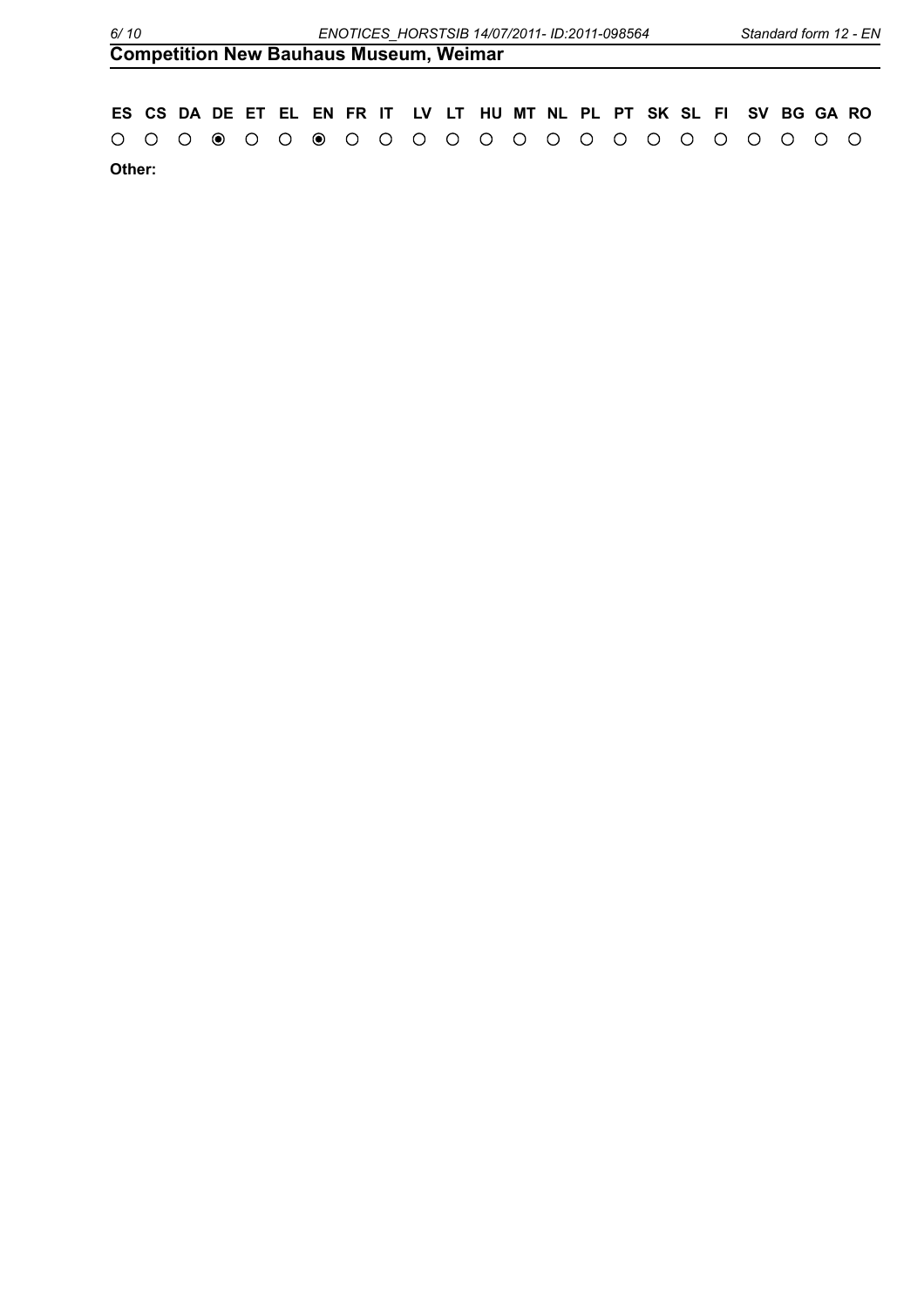### **IV.5) REWARDS AND JURY**

#### **IV.5.1) A prize/prizes will be awarded**

 $\odot$  yes  $\odot$  no

**If yes,**number and value of the prize(s) to be awarded*(if applicable)*

A total of €169,000.00 has been set aside for prizes, allotted as follows (all prizes incl. value-added tax; net sums in parenthesis): 1st prize €55,000.00 (€46,218.49) 2nd prize €45,000.00 (€37,815.13) 3rd prize €32,500.00 (€27,310.92) 4th prize €20,000.00 (€16,806.72) 5th prize €10,000.00 (€8,403.36) For commendations: a total of  $\epsilon$ 6,500.00 ( $\epsilon$ 5,462.18) The judging panel is entitled to award the prize money in a different manner if its decision is unanimous.

#### **IV.5.2) Details of payments to all participants***(if applicable)*

#### **IV.5.3) Follow-up contracts:**

Any service contract following the contest will be awarded to the winner or one of the winners of the contest

 $\bullet$  yes  $\circ$  no

#### **IV.5.4) The decision of the jury is binding on the contracting authority/entity**

 $\odot$  ves  $\odot$  no

#### **IV.5.5) Names of the selected members of the jury***(if applicable)*

| 1. Christoph Matschie, Thuringia State Minister of  | 6. Johann Philipp Jung, Director, Palaces, Gardens |
|-----------------------------------------------------|----------------------------------------------------|
| Education, Science and Culture (TMBWK), Erfurt, D   | and Buildings Office, Klassik Stiftung Weimar, D   |
| 2. Dr. Ingeborg Berggreen-Merkel, Head of Dept.     | 7. Manfred Ludewig, foundation donor, Berlin, D    |
| under the Federal Government Commissioner for       |                                                    |
| Culture and the Media, Berlin, D                    |                                                    |
| 3. Stefan Wolf, Lord Mayor of the City of Weimar, D | 8. Michael, Prince of Saxe-Weimar-Eisenach, member |
|                                                     | of KSW foundation council, Mannheim, D             |
| 4. Hellmut Seemann, President of Klassik Stiftung   | 9. Prof. Hilde Barz-Malfatti, Bauhaus Universität  |
| Weimar foundation, D                                | Weimar, Design and Housing Development             |
|                                                     | professorship, D                                   |
| 5. Prof. Dr. Wolfgang Holler, CEO, Museums Office,  | 10. other jury member see VI.2)                    |
| Klassik Stiftung Weimar, D                          |                                                    |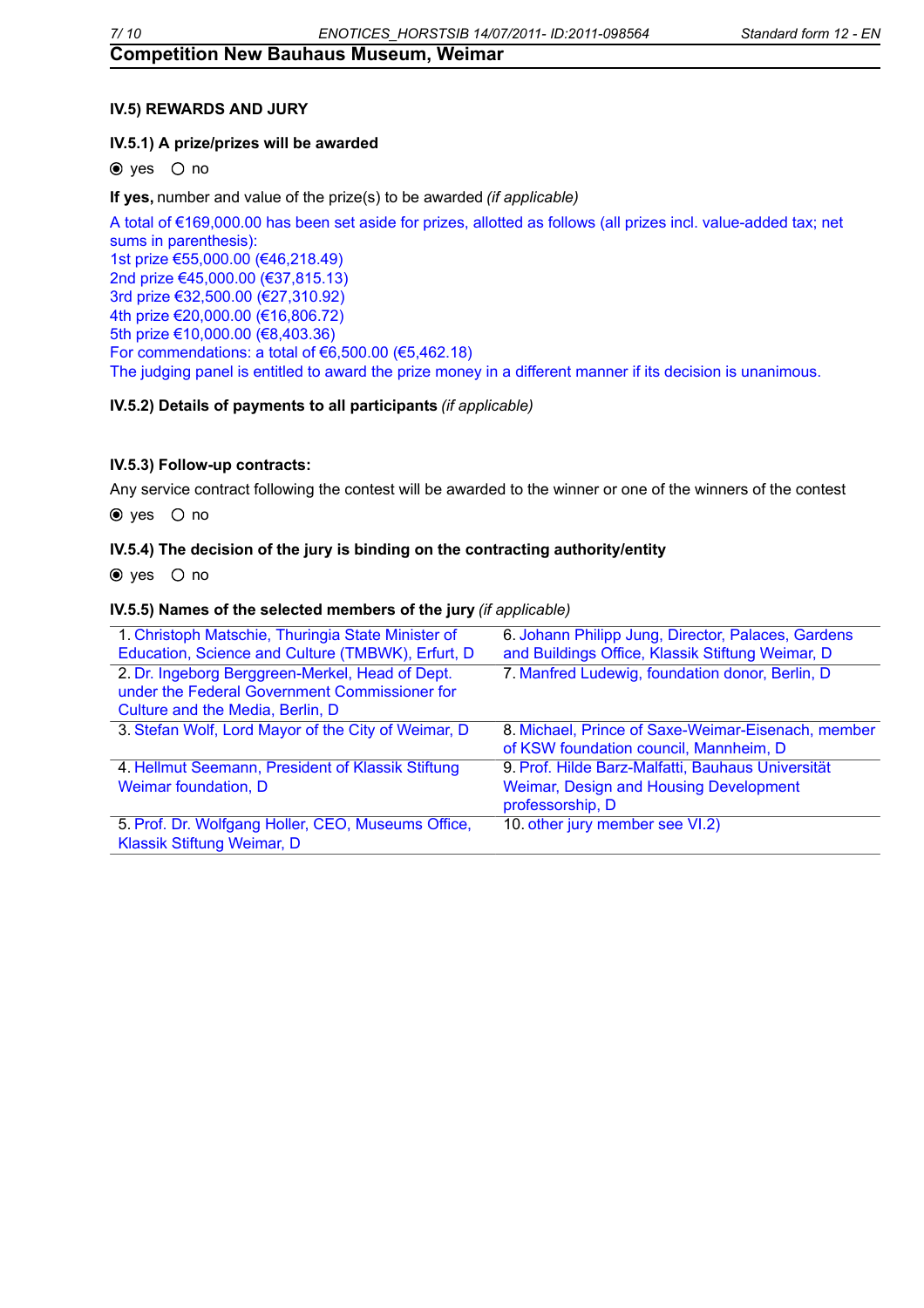# **SECTION VI: COMPLEMENTARY INFORMATION**

### **VI.2) CONTRACT(S) RELATED TO A PROJECT AND/OR PROGRAMME FINANCED BY COMMUNITY FUNDS**

 $O$  yes  $\odot$  no

**If yes,**reference to project(s) and/or programme(s):

#### **VI.2) ADDITIONAL INFORMATION** *(if applicable)*

The competition is being announced as an international, open, two-stage architectural competition according to German regulations on design competitions (RPW 2008). The competition languages are German and English. Applicants are to register by simply sending an e-mail to the following address: wettbewerb-nbm@schuberthorst.de. The registration is to include the following information: name of applicant, address, e-mail address, telephone number. The briefing documents will be made available as a download from 9 August 2011. The access code required to download the briefing documents will be sent to each applicant by e-mail from 9 August 2011.

The brief describes the entire procedure for submitting entries.

Schedule:

Documents provided: from 9 Aug. 2011

Written queries by: 22 Aug. 2011

Queries answered: 2 Sept. 2011

Submission of Stage 1 entry materials: 6 Oct. 2011

Submission of Stage 1 model: 2 Nov. 2011

Stage 1 jury convenes (TBC): 29–30 Nov. 2011

Stage 2 brief issued (TBC): 7 Dec. 2011

Stage 2 interim colloquium (TBC): 16 Dec. 2011

Submission of Stage 2 entry materials (TBC): 3 Feb. 2012

Submission of Stage 2 model (TBC): 20 Feb. 2012

Stage 2 jury convenes (TBC): 13–15 March 2012

Exhibition (TBC): 16 March –1 April 2012

Other jury members:

10. Prof. Dr.-Ing. Werner Durth, TU Darmstadt, Faculty for the History and Theory of Architecture, Darmstadt, D 11. Prof. Jörg Friedrich, Leibniz Universität Hannover, pfp architekten, BDA (German Architects' Association), Hamburg, Genoa, Capalbio, D/I

12. Prof. Dr. Kurt W. Forster, Yale School of Architecture (New Haven, CT), USA

13. Prof. Barbara Holzer, PBSA Düsseldorf, Holzer Kobler Architekturen, Zurich, CH

14. Prof. Dr. Vittorio Magnago Lampugnani, ETH Zurich, CH

15. Dr.-Ing. Irene Wiese-v. Ofen, Essen City Councillor (Ret.)/ BBASS (Consultancy for Architecture, City Planning and City Renovation), Essen, D

16. MD Günter Hoffmann, Architect, BMVBS, Head of Dept. for Buildings, the Construction Industry and Federal Buildings, D

17. Dr.-Arch. Siegfried Camana, ANAB associazione nazionale architettura bioecologica, Gargnano, I Deputy jury members

1. Dr. Horst Claussen, Ccl of Ministers, Comm. for Culture and the Media, Berlin, D

2. Prof. Dr. Thomas Deufel, Permanent Secretary, TMBWK, Erfurt, D

3. Dr. Dieter Gentsch, TMBWK Erfurt, D

4. Roberto Kobelt, Chair of City of Weimar Building Committee

Deputy jury members remaining in attendance

1. Dr. Thomas Föhl, Klassik Stiftung Weimar, representing the President for the Masterplan, D

2. Dr. Ulrike Bestgen, Klassik Stiftung Weimar, Head of the Bauhaus-Museum and Neues Museum, D

3. Prof. Angela Mensing-de Jong, Dresden University of Applied Sciences, Faculty of Architecture; Design and Urban Development, Dresden, D

4. Ulrike Poeverlein, Architect, Mussotter Poeverlein Architekten, Berlin, D Technical advisers

1. Prof. Barry Bergdoll, Art History and Archaeology, Columbia University, MoMA Dep. Architecture and Design, New York, USA

2. Volker Huckemann, TU Braunschweig, Instutute of Building Services and Energy Design, Prof. Dr. Norbert Fisch, D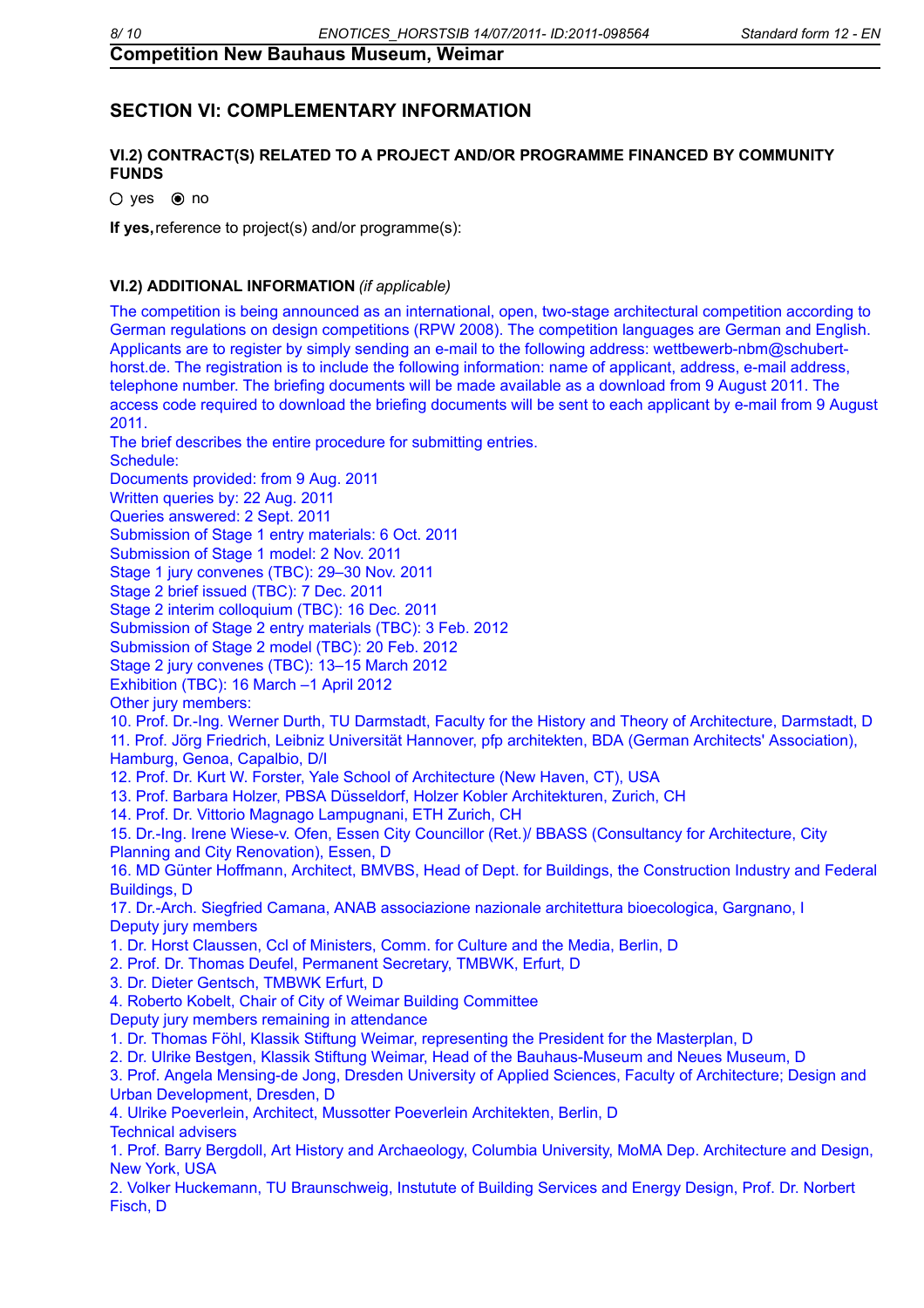3. Ursel Grigutsch, City of Weimar, Head of Urban Development Office, D

4. Dr. Annemarie Jaeggi, Director of Bauhaus-Archiv e.V., Berlin, D

5. Prof. Dr. Pia Müller-Tamm, Director of Kunsthalle Karlsruhe, Deputy Chair of the Scientific Advisory Board for Klassik Stiftung Weimar, D

6. Prof. Dr.-Ing. Winfried Nerdinger, Director of the Museum of Architecture at TU Munich, D (invited)

7. Prof. Dr. Philipp Oswalt, Director of Bauhaus Dessau Foundation, D

8. Christian Poggendorf, Prof. Burmeier Ing.-Ges. (soil analyses), Hanover, D

9. Dipl.-Rest. Holger Reinhardt, Head Curator of the Free State of Thuringia, D

10. Prof. Dr. Christoph Stölzl, President of the Liszt School of Music, Weimar, D

11. Dr. Heinrich Wefing, journalist, DIE ZEIT, Hamburg, D

12. Prof. Dr.-Ing. Gerd Zimmermann, Chair of Weimar Architectural Advisory Board, retired vice-chancellor of Bauhaus-Universität Weimar), D

#### **VI.3) PROCEDURES FOR APPEAL** *(provide information only in the case of a design contest related to utilities)*

#### **VI.3.1) Body responsible for appeal procedures**

| Official name:          |                                                           | Vergabekammer des Freistaats Thüringen beim Thüringer Landesverwaltungsamt |
|-------------------------|-----------------------------------------------------------|----------------------------------------------------------------------------|
| Postal address:         | <b>Weimarplatz 4</b>                                      |                                                                            |
| Town:                   | Weimar                                                    | Postal code: D-99423                                                       |
| Country:                | Germany                                                   |                                                                            |
| Email:                  |                                                           | Telephone:                                                                 |
| Fax:                    |                                                           |                                                                            |
| Internet address (URL): |                                                           |                                                                            |
|                         | Body responsible for mediation procedures (if applicable) |                                                                            |
| Official name:          |                                                           |                                                                            |
| Postal address:         |                                                           |                                                                            |
| Town:                   |                                                           | Postal code:                                                               |
| Country:                |                                                           |                                                                            |
| Email:                  |                                                           | Telephone:                                                                 |
| Fax:                    |                                                           |                                                                            |
| Internet address (URL): |                                                           |                                                                            |

**VI.3.2) Lodging of appeals***(please fill heading VI.3.2 OR, if need be, heading VI.3.3)* Precise information on deadline(s) for lodging appeals:

#### **VI.3.3) Service from which information about the lodging of appeals may be obtained**

| Official name:                         |              |
|----------------------------------------|--------------|
| Postal address:                        |              |
| Town:                                  | Postal code: |
| Country:                               |              |
| Email:                                 | Telephone:   |
| Fax:                                   |              |
| Internet address (URL):                |              |
| VI.4) DATE OF DISPATCH OF THIS NOTICE: |              |
|                                        |              |

*14/07/2011 (dd/mm/yyyy)*